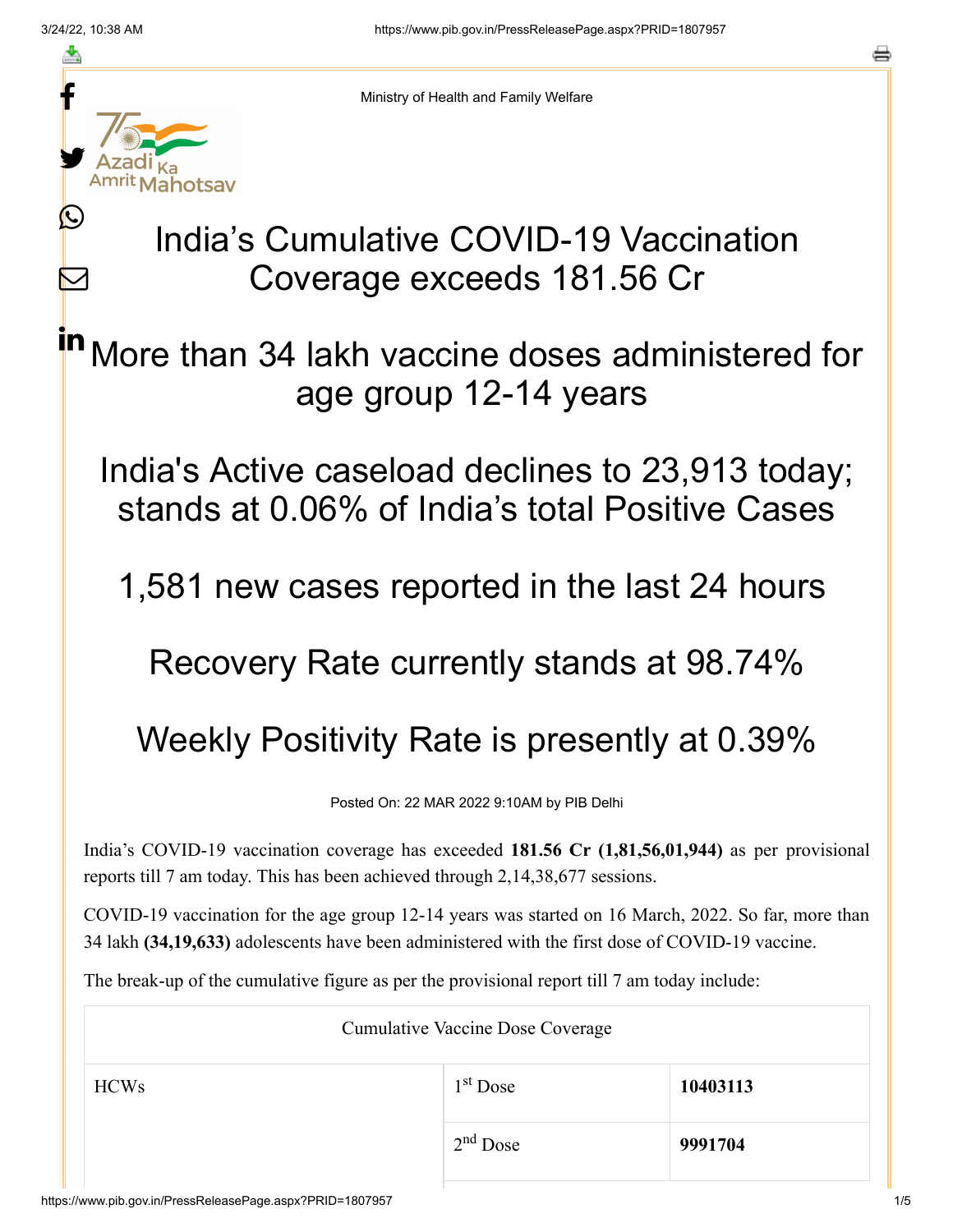| f  |                        | <b>Precaution Dose</b> | 4369373        |
|----|------------------------|------------------------|----------------|
|    | <b>FLWs</b>            | $1st$ Dose             | 18412260       |
| C  |                        | $2nd$ Dose             | 17490858       |
|    |                        | <b>Precaution Dose</b> | 6684262        |
|    | Age Group 12-14 years  | 1 <sup>st</sup> Dose   | 3419633        |
| in | Age Group 15-18 years  | $1st$ Dose             | 56294499       |
|    |                        | $2nd$ Dose             | 35814910       |
|    | Age Group 18-44 years  | $1st$ Dose             | 553873437      |
|    |                        | $2nd$ Dose             | 460202340      |
|    | Age Group 45-59 years  | $1st$ Dose             | 202626402      |
|    |                        | $2nd$ Dose             | 183959784      |
|    | Over 60 years          | 1 <sup>st</sup> Dose   | 126652374      |
|    |                        | $2nd$ Dose             | 114583223      |
|    |                        | <b>Precaution Dose</b> | 10823772       |
|    | <b>Precaution Dose</b> |                        | 2, 18, 77, 407 |
|    | Total                  |                        | 1,81,56,01,944 |

Following a continuous downward trend, India's Active Caseload has declined to **23,913** today**,** constituting **0.06%** of the country's total Positive Cases**.**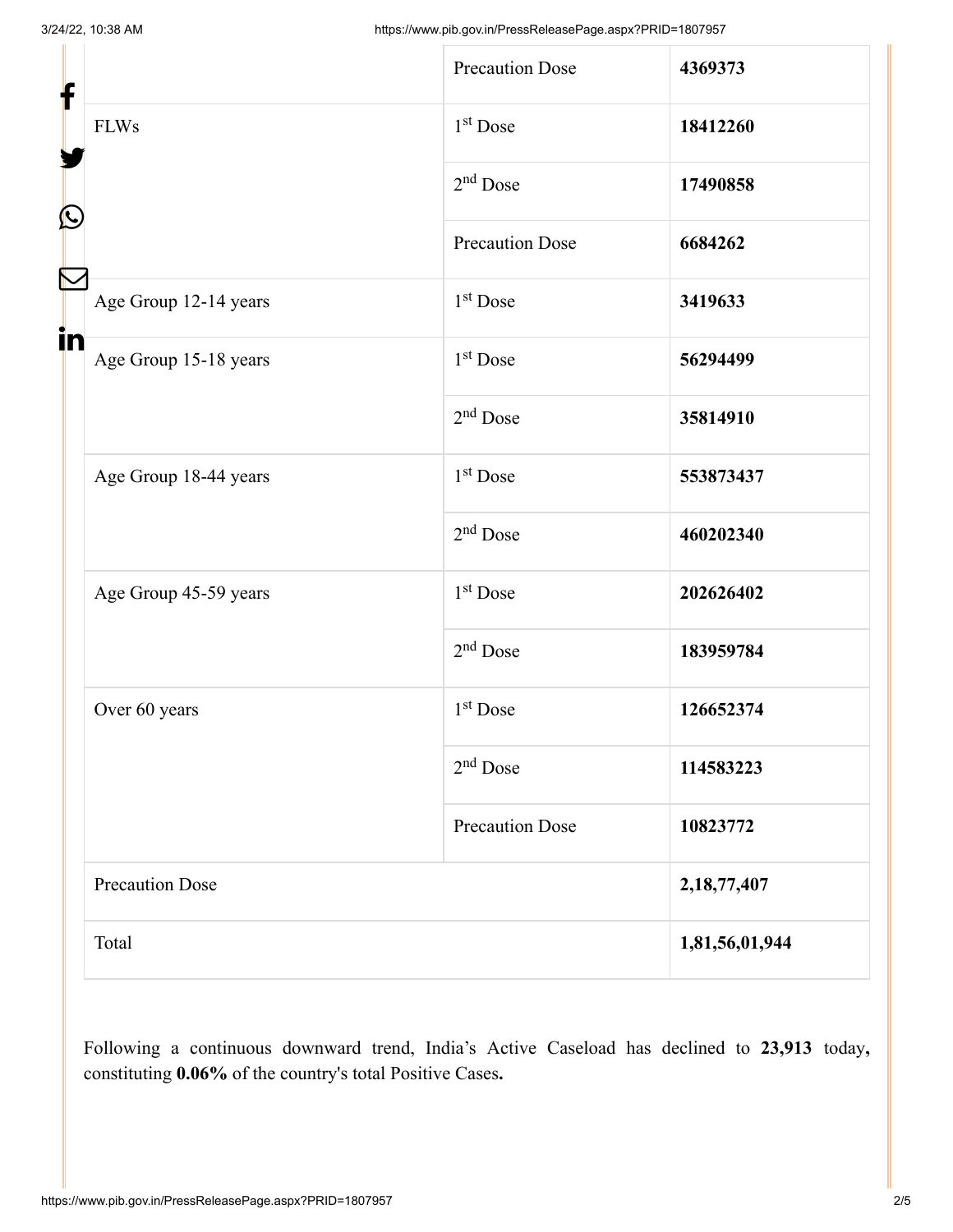

Consequently, India's recovery rate stands at **98.74%. 2,741** patients have recovered in the last 24 hours and the cumulative tally of recovered patients (since the beginning of the pandemic) is now at **4,24,70,515.**



**1,581 new cases** were reported in the last 24 hours.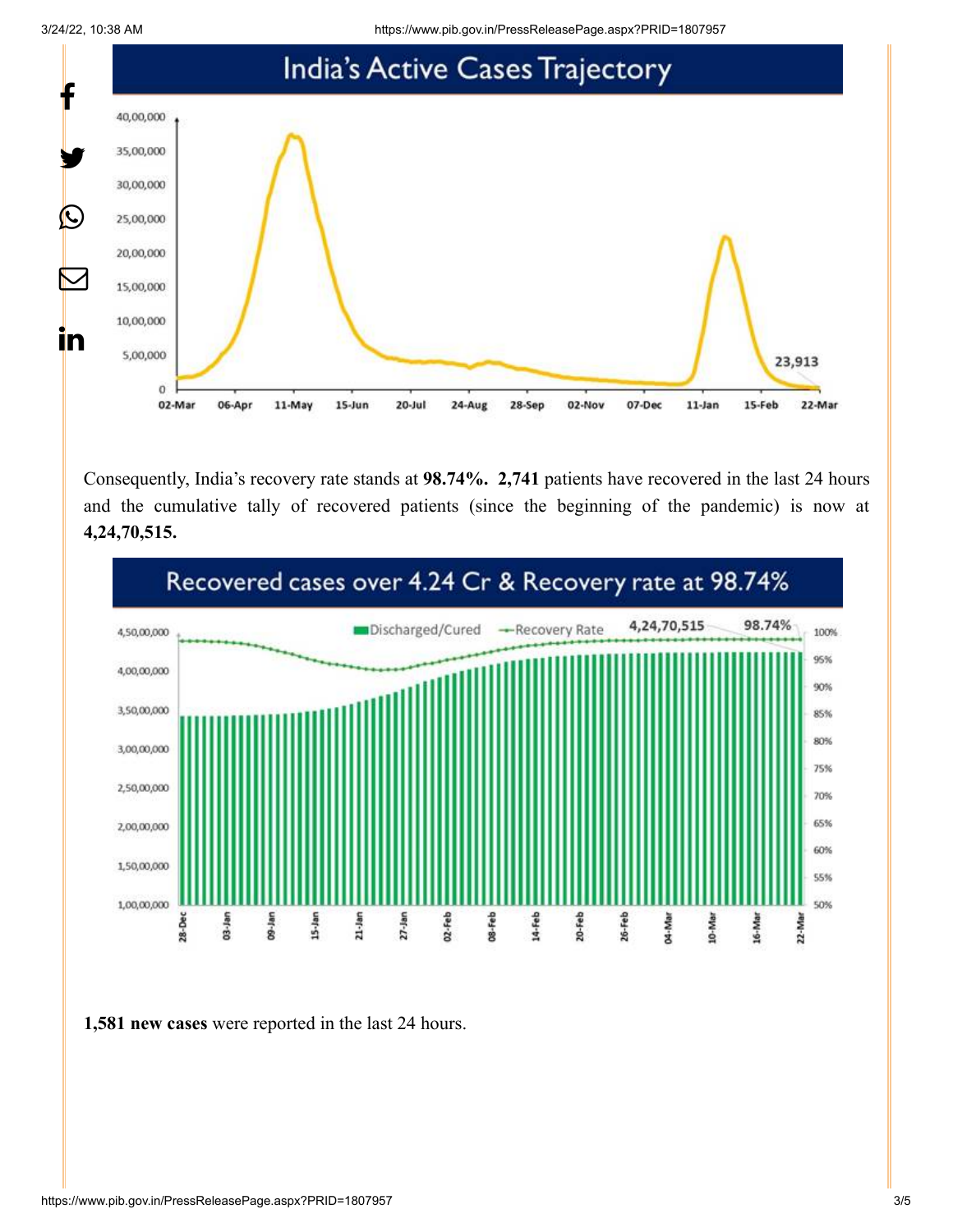3/24/22, 10:38 AM https://www.pib.gov.in/PressReleasePage.aspx?PRID=1807957



The last 24 hours saw a total of **5,68,471** COVID-19 tests being conducted. India has so far conducted over **78.36 Cr (78,36,13,628**) cumulative tests.

There has been a sustained fall in the weekly and daily Positivity Rates too. **Weekly Positivity Rate** in the country currently **stands at 0.39%** and the **Daily Positivity rate is also reported to be 0.28%.**



\*\*\*\*